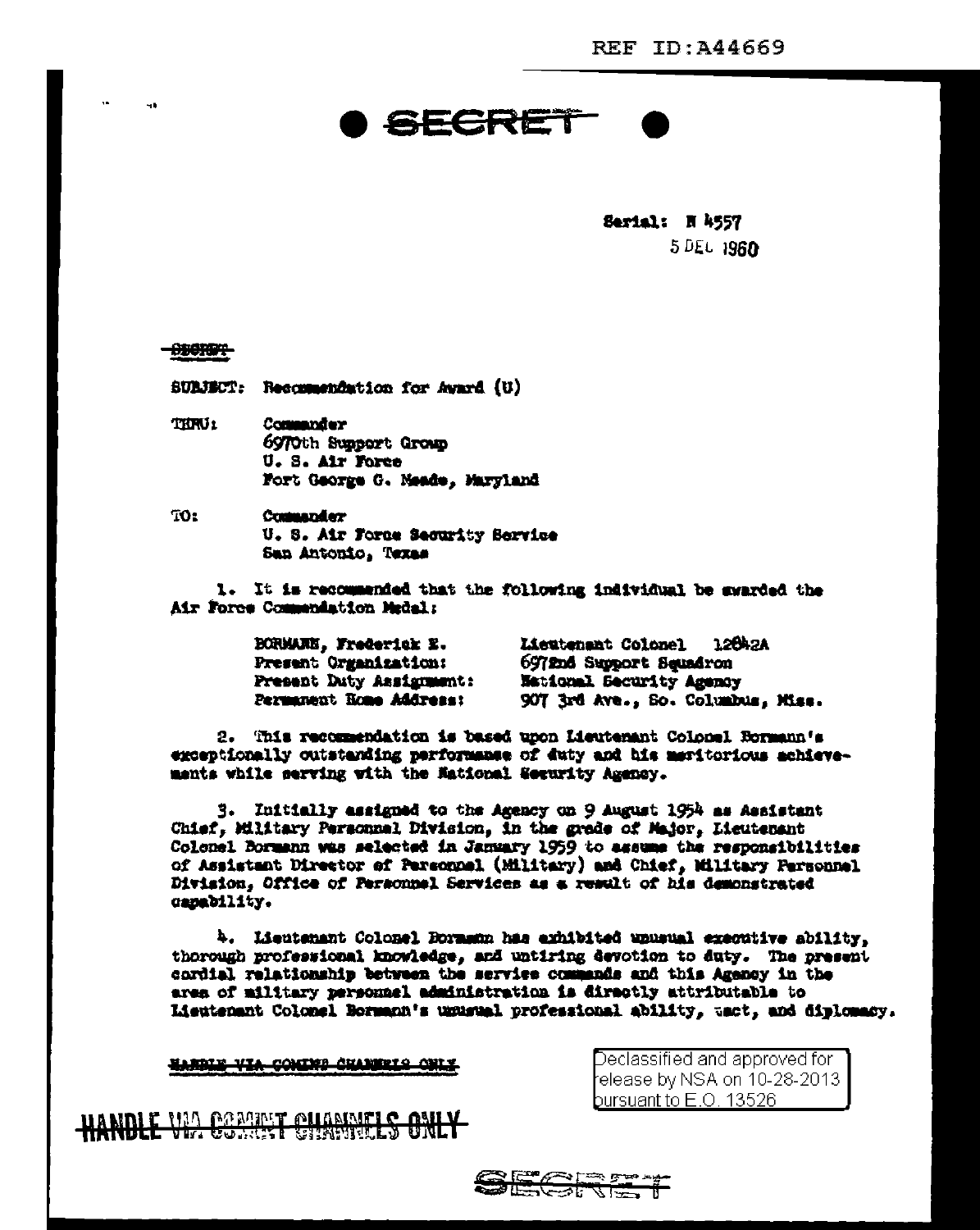SECRET

## SECRET-

Serial: N 4557

5. Lieutenant Colonel Bormann has made the following significant contributions to the military personnel progress at MRA:

a. He initiated and mupervised the adaptation of procedures and instruments for integrating information concerning military personnel and position actions into the Agency's personnel data system.

b. He initiated and supervised the realignment of NSA Military Personnel publications into a system compatible with civilian personnel publications. This included revision of the ESA Military Personnel Manual into a basic regulatory document containing an integrated set of policies. regulations, and detailed administrative matters covering all services.

c. He displayed great professional knowledge and skill in negotiating between the several cryptologic services and the various MSA operating elements during such periods of major organizational change as (1) increased participation by NSG, AFSS, and ASA in Russian COMINT production at the National Headquarters level; (2) transfer of the ELIRT function to NBA; and (3) Project BORESIGHT.

d. He initiated planning conferences with the Marine Corps to provide grades and skills implementing a phase-in of Marine Corps personnel as part of the Navy mathorizations for NRA operations.

e. He initiated planning conferences with the Maval Security Group and guided the resolution of manning problems in connection with the Navy's phase-out of Warrant Officers, establishment of the LDO (Cryptologic) category, and the Newy's "Rump" situation.

f. He initiated action to develop and maintain necessary data on Agency civilian employees with reserve obligations or having service retired status. for use in the event of mobilization.

g. Since March 1957 he has conducted extensive briefings throughout the Agency to educate operating officials (civilians and military of all services) on the preparation of Efficiency, Effectiveness and Fitness Reports on Officer personnal, and on the Agency's philosophy and application of Military Personnel Management.

h. He developed, with the assistance of the Army, Nevy and Air Force, mutually acceptable policies and procedures for handling personnel actions affecting military personnel assigned to the National Security Aggrey.

6. Lieutenant Colomel Bormann is scheduled for reassignment to Headquarters, TUSLOG, APO 254, with EDCSA 4 January 1961, per authority 80 #A-432, par 6, Headquarters 6970th Support Group, dated 1 November 1960.

WANNA VIA COMMER CHANGELO CALIF

 $\mathbb{U}^{\mathbb{N}}$  ,  $\mathbb{U}^{\mathbb{N}}$  ,  $\mathbb{U}^{\mathbb{N}}$  ,  $\mathbb{U}^{\mathbb{N}}$ 

<u>nn a cail oerdar chibada Guli a</u>